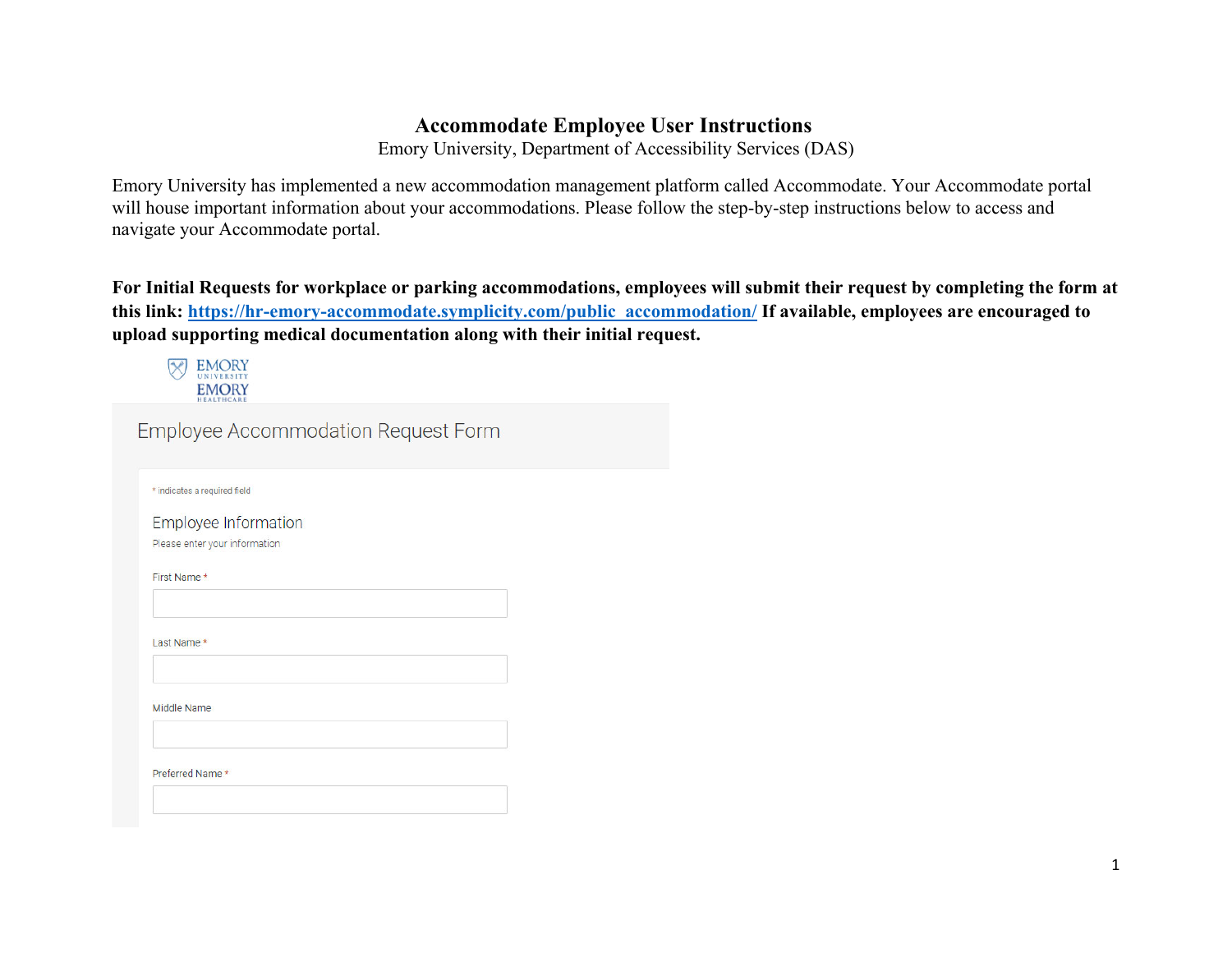**Following submission of an initial request, employees can access their individual account using their Emory NETID and password at this link: https://hr-emory-accommodate.symplicity.com/ Log-in and select "Employee"**

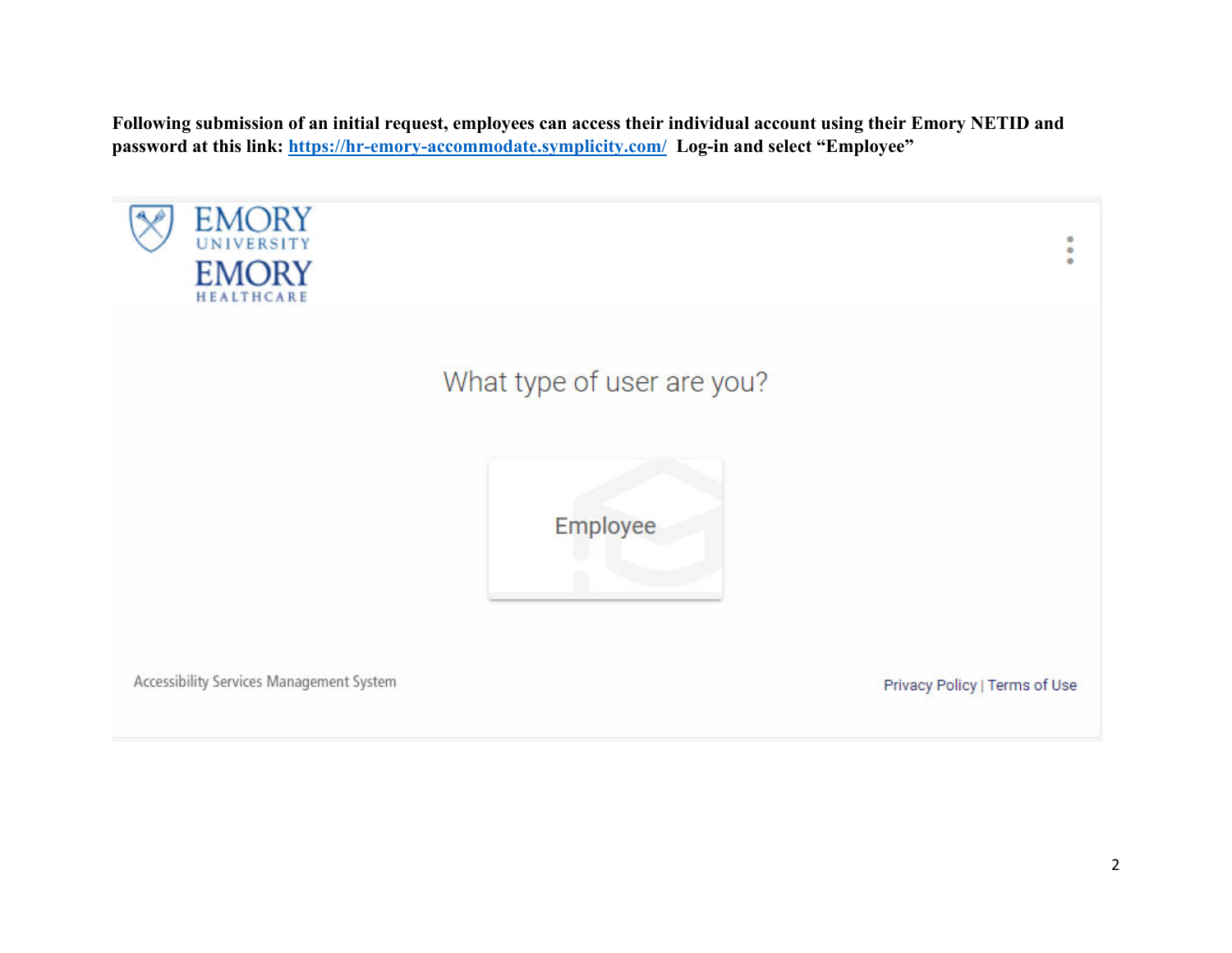**After you log-in, you will arrive in the "Home" section. Within your Accommodate portal, you can:** 

- **View you accommodation requests and the status**
- $\bullet$ **Update or add accommodation requests**
- $\bullet$ **View and download any approved accommodation agreements**
- $\bullet$ **Upload additional documents for review**
- $\bullet$ **Request an appointment with DAS staff**
- $\bullet$ **View valuable resources**



| $\Omega$ | Home          | News Feed                                                         |
|----------|---------------|-------------------------------------------------------------------|
| 国        | Accommodation |                                                                   |
| ñô.      | Appointment   |                                                                   |
| هار      | Resources     | There are currently no announcements or notifications to display. |
| 旧        | Surveys       |                                                                   |
|          | Calendar      |                                                                   |
| 63       | Profile       | Accessibility Services Management System                          |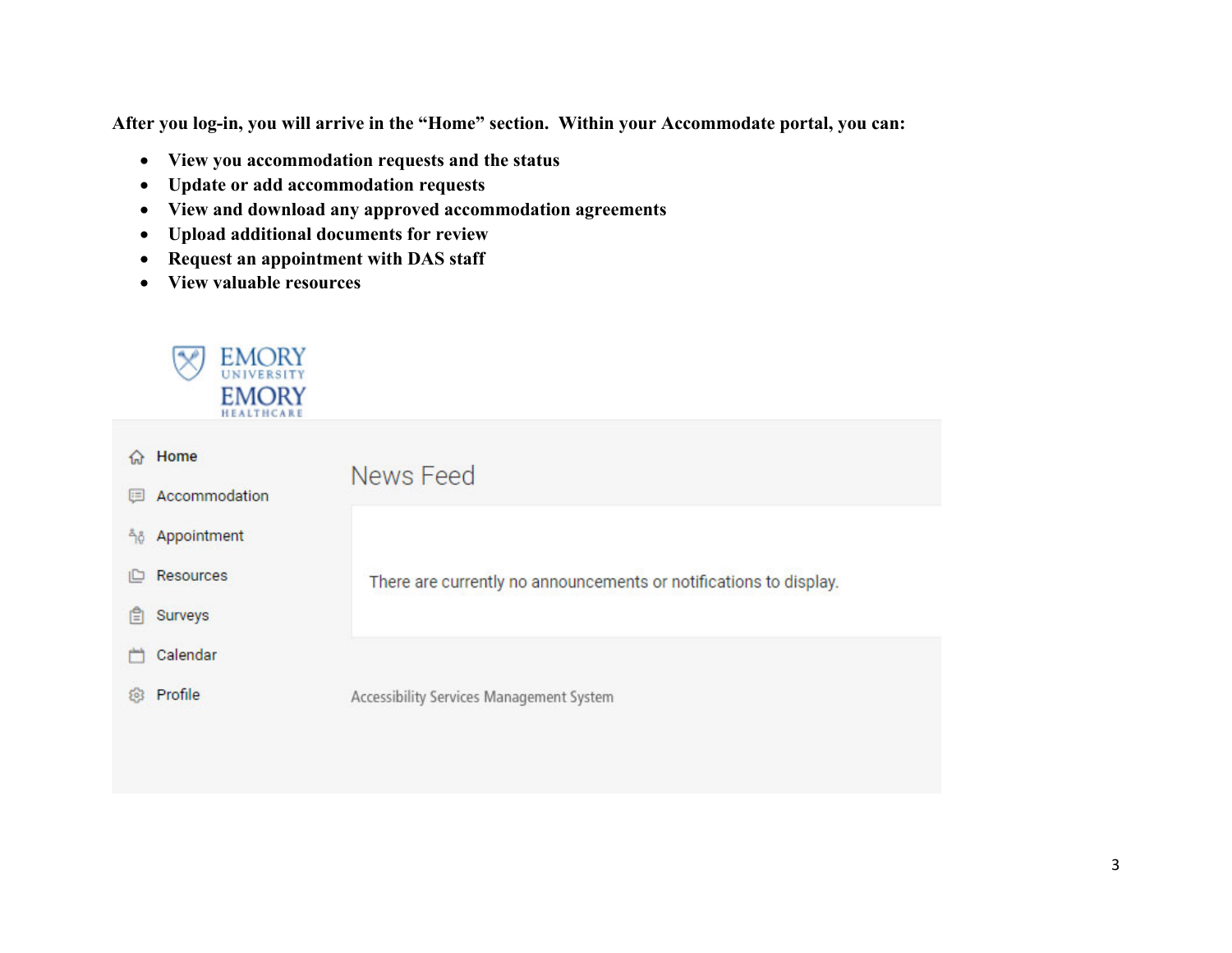## **EMORY** स्टि **EMORY** return | Return to list (Accommodation) **命** Home **图 Accommodation** Accommodation **Initial Request** Update/Add Accommodations **Initial Request Update/Add Accommodations Internal Use Only** Letters Internal Use Only Accommodation Accessibility Accommodation Request Letters Equipment Request # Documents A00247-2021 å<sub>0</sub> Appointment Resources Employee **Luanne Zwart A** Surveys Calendar What accommodations are you requesting? @ Profile **Accessibility Accommodation** Accommodation Type Parking Location Change Approved Yes

**To view your original accommodation request, select "Accommodation" > "Initial Request"**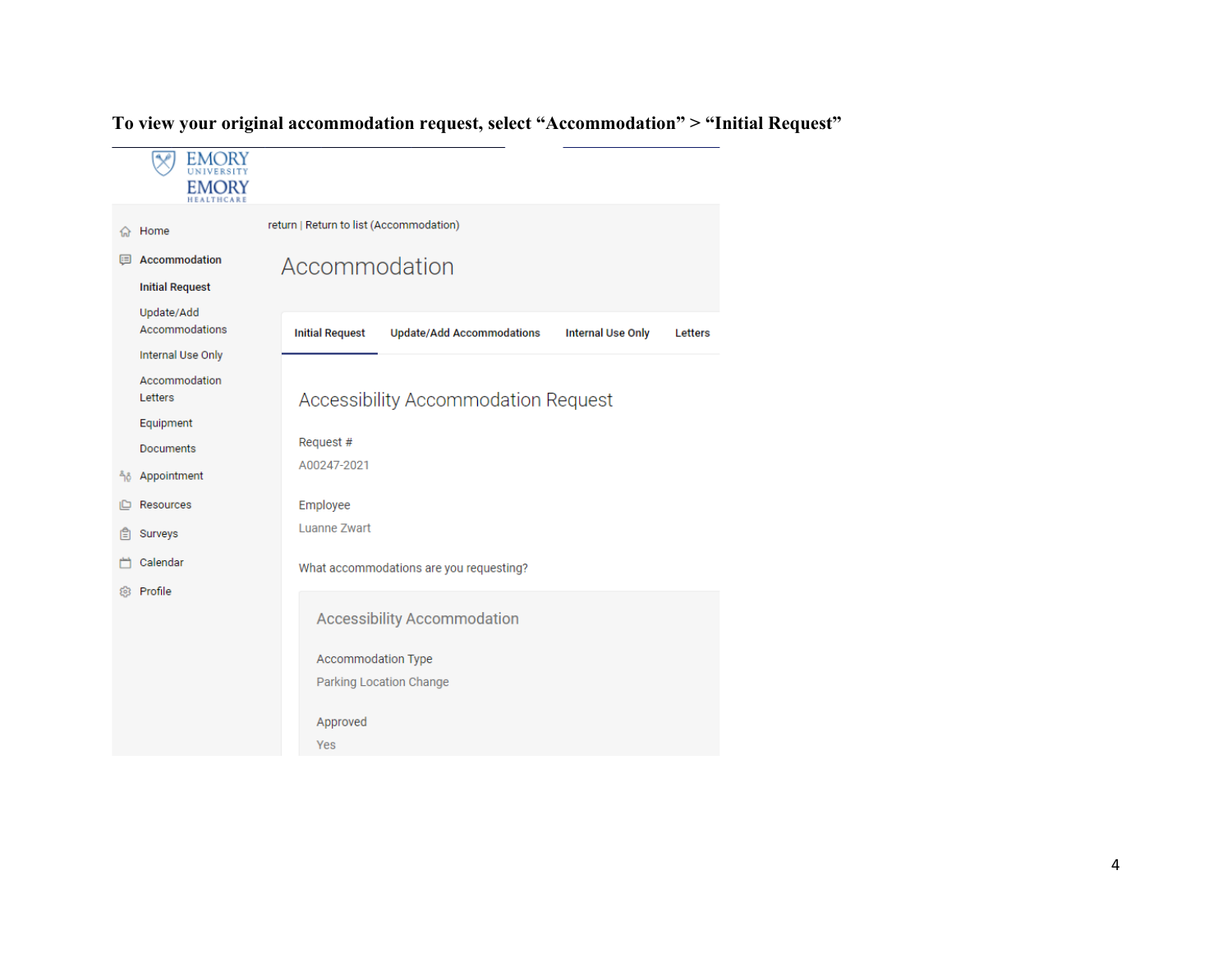**To update an accommodation request, request an extension, or request additional accommodations, select "Update/Add Accommodations," make your selection and then follow the prompts.** 

| Home                                            | Return to Accommodation   Return to list (Supplemental)                                                                   |
|-------------------------------------------------|---------------------------------------------------------------------------------------------------------------------------|
| Accommodation<br>$:=$<br><b>Initial Request</b> | [new record]                                                                                                              |
| Update/Add<br><b>Accommodations</b>             | <b>Update/Add Accommodations</b><br><b>Initial Request</b><br><b>Internal Use Only</b><br>Letters                         |
| <b>Internal Use Only</b>                        |                                                                                                                           |
| Accommodation<br>Letters                        | <b>Submit</b><br><b>Save</b><br>Cancel                                                                                    |
| Equipment                                       | * indicates a required field                                                                                              |
| <b>Documents</b>                                | Updated or Additional Accommodation Request                                                                               |
| Appointment<br>ñô                               |                                                                                                                           |
| <b>Resources</b>                                | Select the reason for your request:<br>Please note that you can only make one selection per request. If you need to renew |
| Surveys                                         | accommodations AND modify or add, please submit separate requests                                                         |
| Calendar                                        | $\bigcirc$ Renew Existing Accommodation(s)<br>O Modify Current Accommodation(s)                                           |
| Profile                                         | $\bigcirc$ Add New Accommodation(s)                                                                                       |
|                                                 | <b>Submit</b><br><b>Save</b><br>Cancel                                                                                    |
|                                                 | Accessibility Services Management System                                                                                  |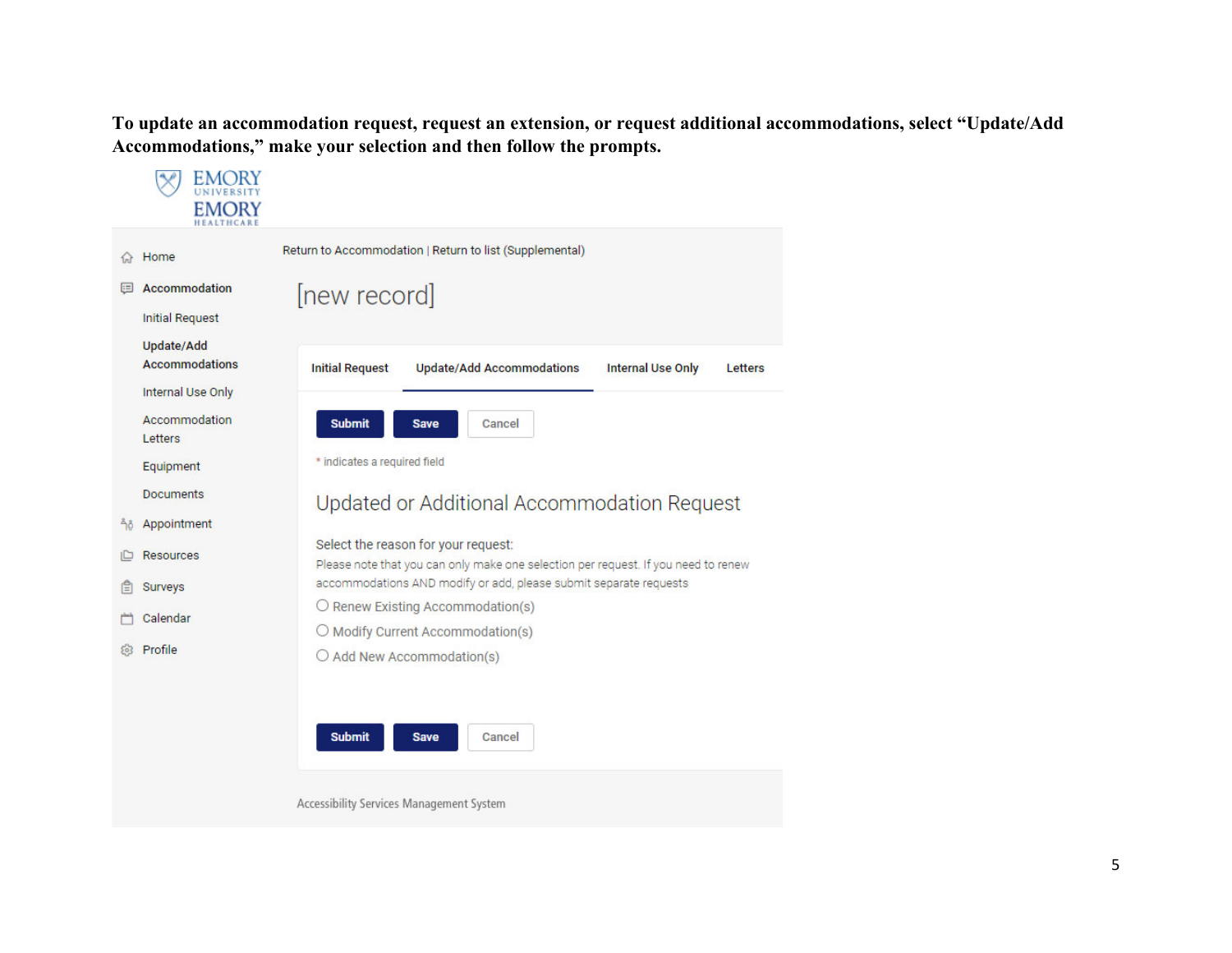**To view your approved accommodation agreements, select "Accommodation" > "Accommodation Letters"** 

**Once the letter is open, you have the option to print or generate a PDF of the accommodation letter. To return to the full list, select "Return to List (Accommodation Letter)"** 

|    | <b>EMORY</b>                                      |                                                                                                   |
|----|---------------------------------------------------|---------------------------------------------------------------------------------------------------|
|    | Home                                              | Return to Accommodation   Return to list (Accommodation)                                          |
|    | Accommodation<br><b>Initial Request</b>           | Accommodation                                                                                     |
|    | Update/Add<br>Accommodations<br>Internal Use Only | <b>Initial Request</b><br><b>Update/Add Accommodations</b><br><b>Internal Use Only</b><br>Letters |
|    | Accommodation<br>Letters                          | 2 Results                                                                                         |
|    | Equipment                                         |                                                                                                   |
|    | <b>Documents</b>                                  | <b>Employee Accommodations Agreement</b>                                                          |
| 56 | Appointment                                       | Luanne Zwart                                                                                      |
|    | <b>Resources</b>                                  | Created on April 21, 2021, 11:30 am                                                               |
| 旧  | Surveys                                           |                                                                                                   |
|    | Calendar                                          | <b>Employee Accommodations Agreement</b>                                                          |
|    | Profile                                           | Luanne Zwart<br>Created on April 21, 2021, 11:21 am                                               |
|    |                                                   | Accessibility Services Management System                                                          |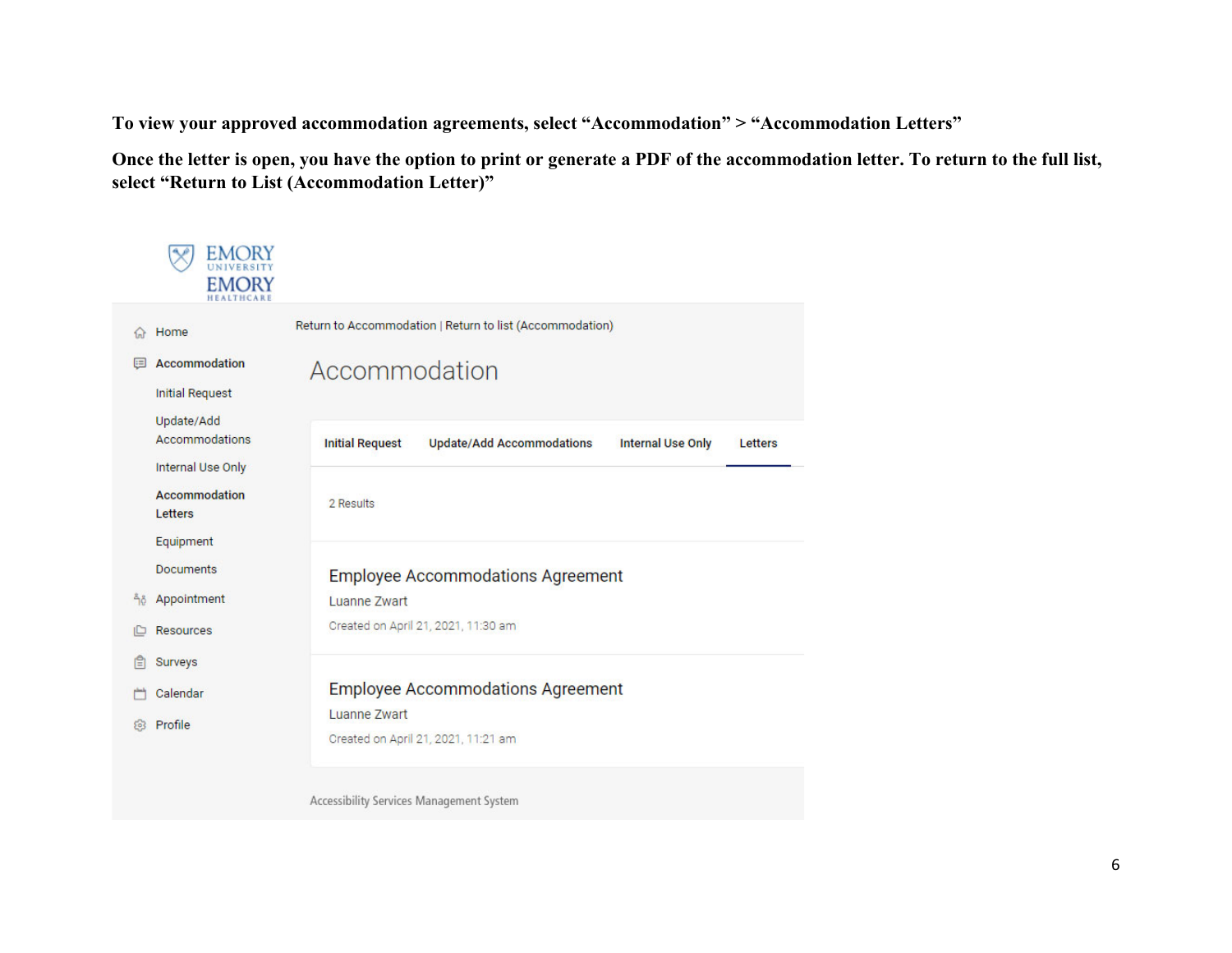**You may review submitted documents, by selecting "Accommodation" > "Documents" and clicking the link to download the document.** 

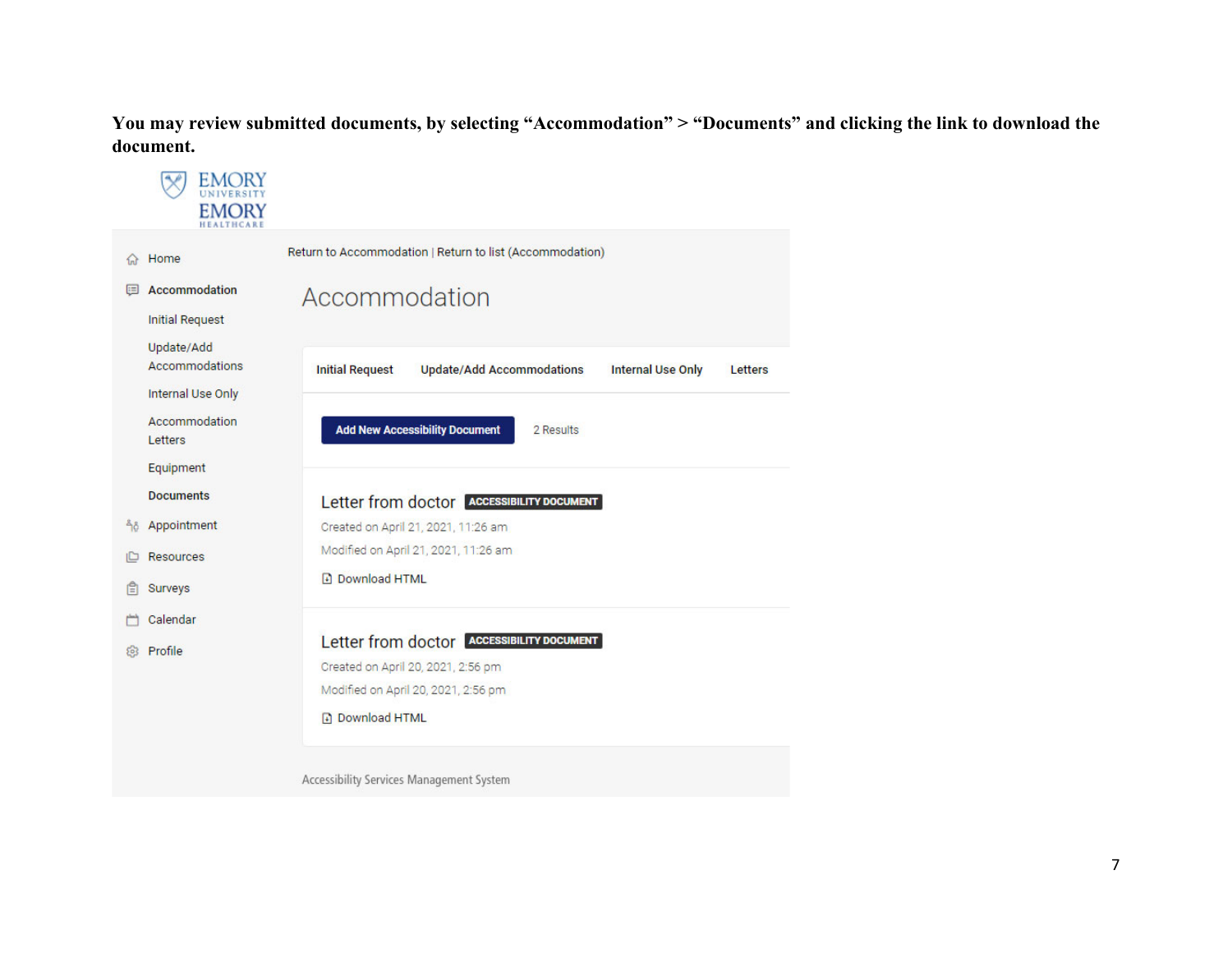**To upload additional documents for DAS staff to review with your accommodation request, select "Add New Accessibility Document," add a title, select the document type (Word, PDF, JPEG) and then upload the file from your device.** 

| Home<br>$f_{nl}$                                         | Return to Accommodation   Return to list (Documents)                                              |
|----------------------------------------------------------|---------------------------------------------------------------------------------------------------|
| Accommodation<br>E<br><b>Initial Request</b>             | accessibility                                                                                     |
| Update/Add<br>Accommodations<br><b>Internal Use Only</b> | <b>Initial Request</b><br><b>Update/Add Accommodations</b><br><b>Internal Use Only</b><br>Letters |
| Accommodation<br>Letters                                 | <b>Submit</b><br>Save<br><b>Cancel</b>                                                            |
| Equipment                                                | * indicates a required field                                                                      |
| <b>Documents</b><br>Appointment<br>ేరి                   | Document Information                                                                              |
| <b>Resources</b>                                         | Document Title *                                                                                  |
| Surveys                                                  |                                                                                                   |
| Calendar                                                 | Document Type                                                                                     |
| Profile<br>砂                                             |                                                                                                   |
|                                                          | <b>Document</b>                                                                                   |
|                                                          |                                                                                                   |
|                                                          |                                                                                                   |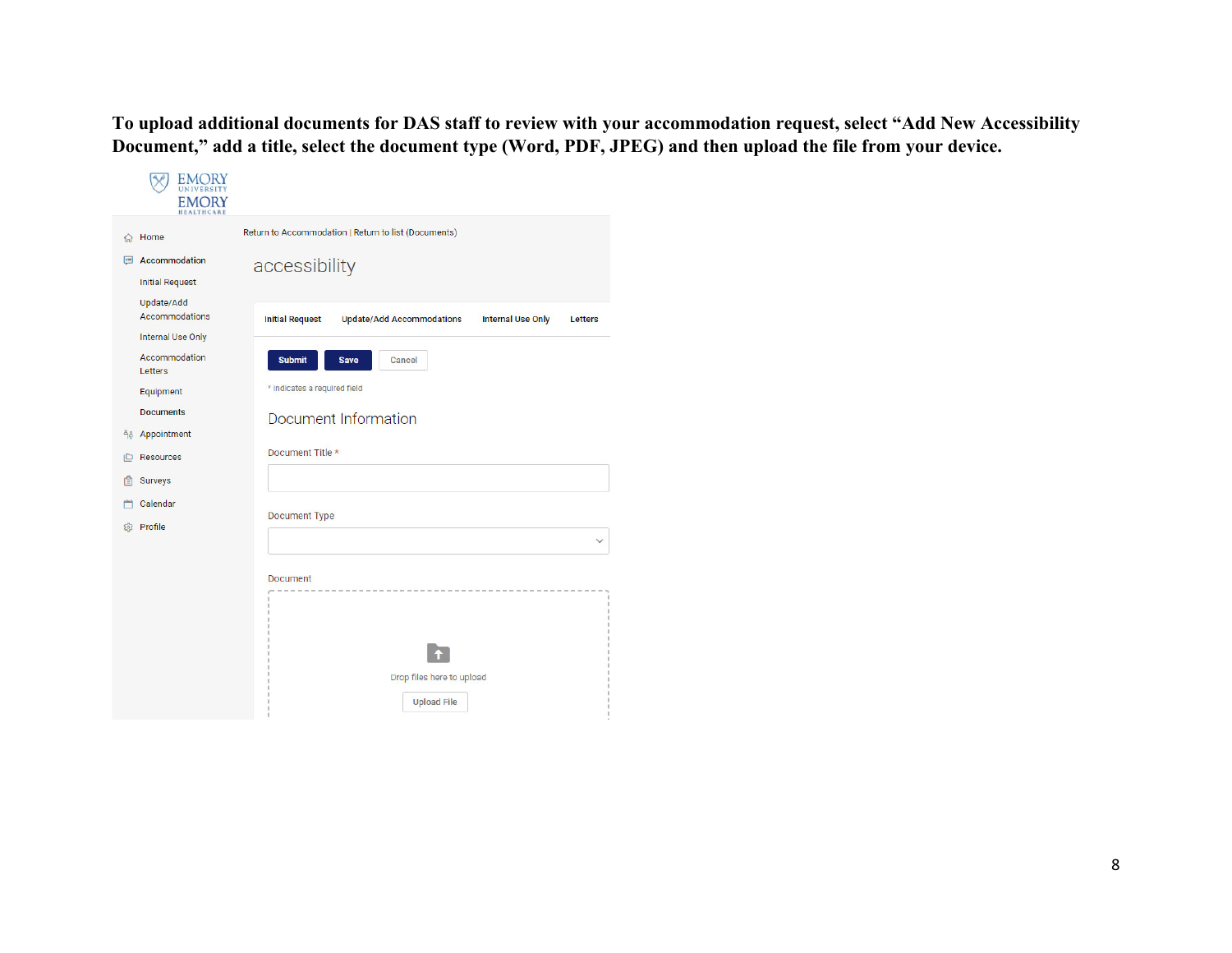**EMORY**<br>UNIVERSITY  $\infty$ **EMORY** Home / Appointment 命 Home Accommodation Appointment 46 Appointment  $\Box$  Resources **A** Surveys Requested Appointments Approved Appointments □ Calendar <sup>3</sup> Profile No records found. No records found. **Request New Appointment** 

## **To request an appointment with a DAS staff member, select "Appointment Request" > "Request New Appointment"**